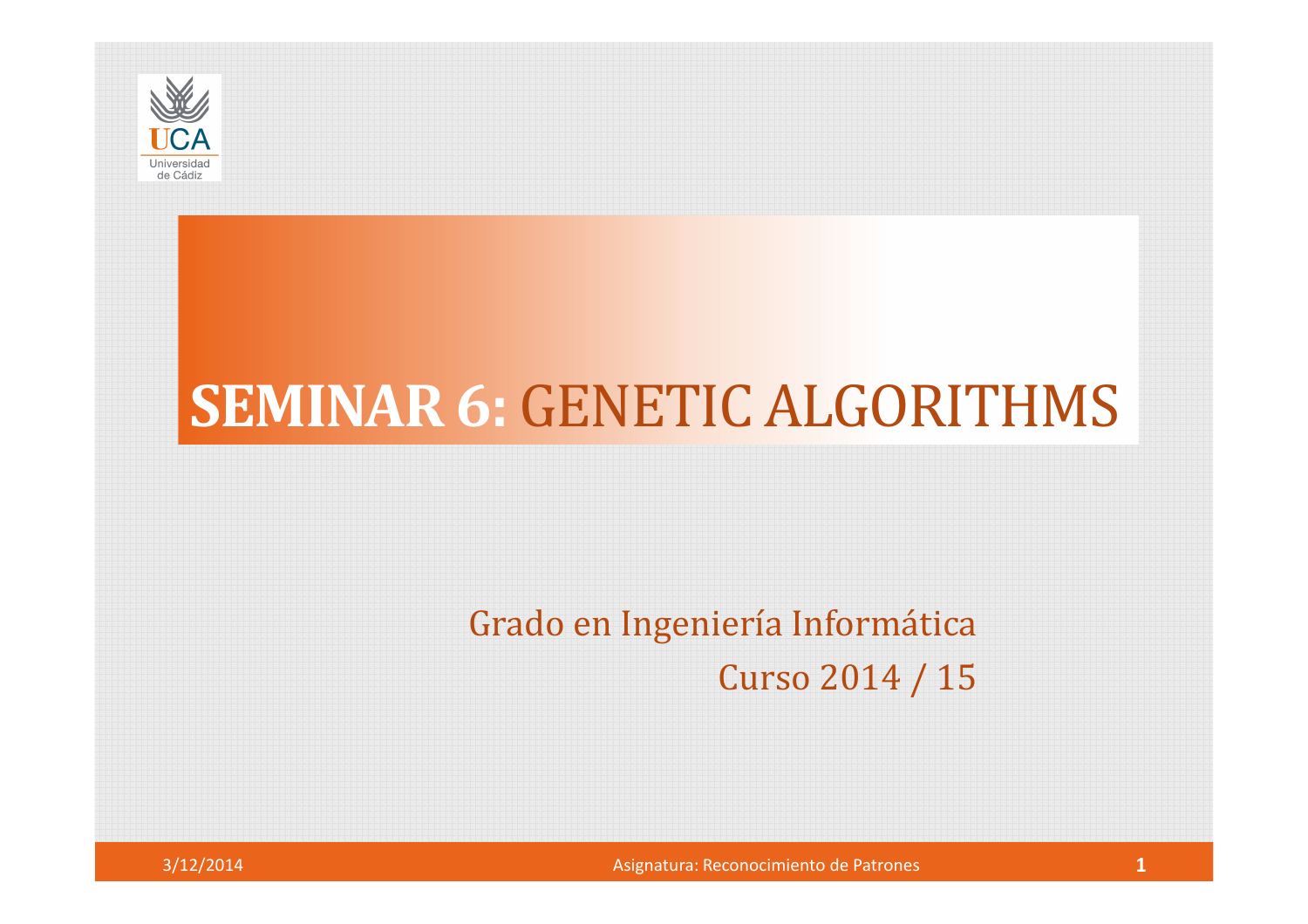



**□** By the end of this lesson, students will:

**Define** what <sup>a</sup> **Genetic algorithm** is

**Apply** PPN and Genetic algorithms to predict the weather

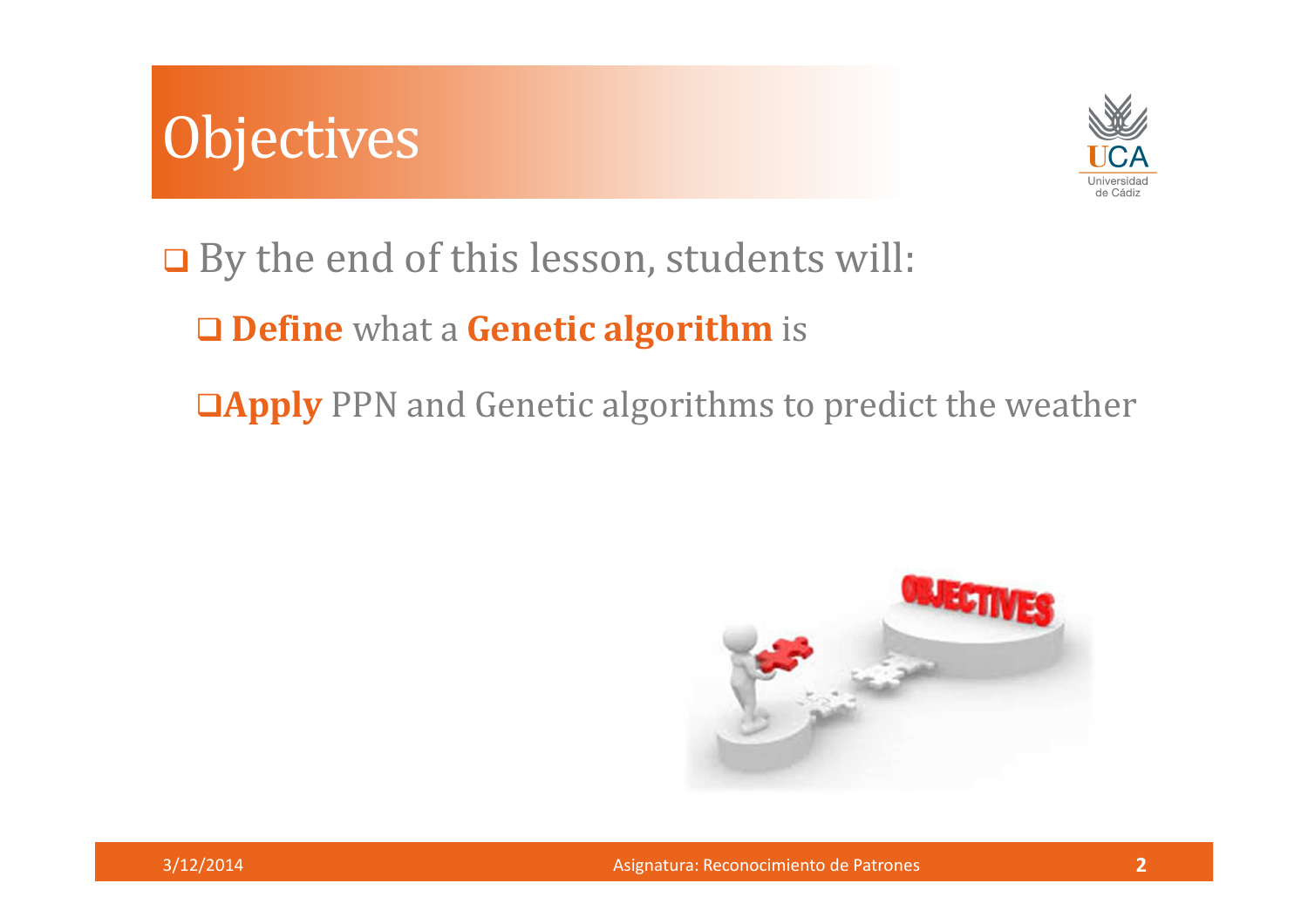#### Introduction



#### https://www.youtube.com/watch?v=Y-XMh-iw07w



Asignatura: Reconocimiento de Patrones **<sup>3</sup>**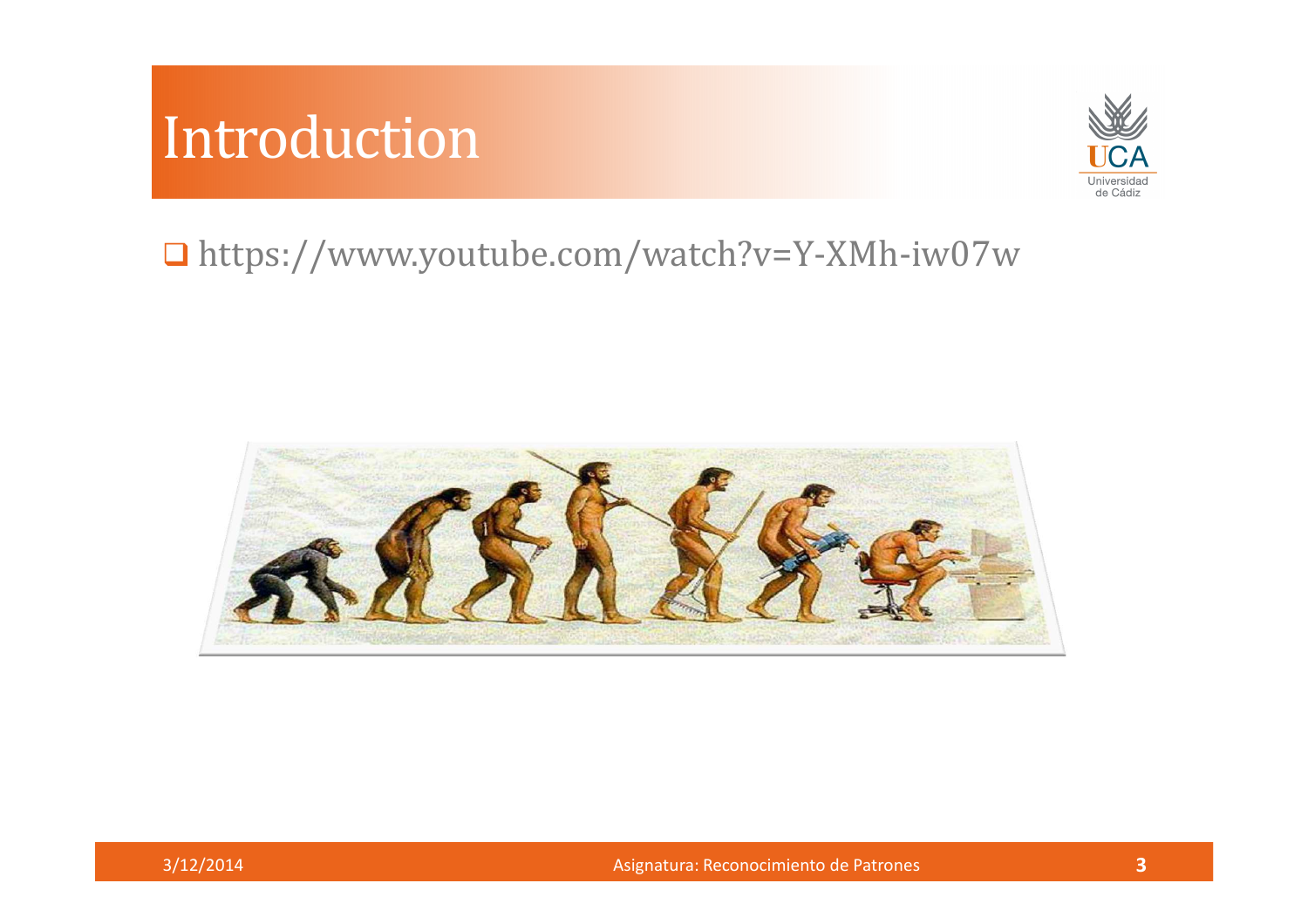#### Introduction



Questions about the video:

- 1. What do you think about Genetic algorithm?
- 2. In your opinion, what are the applications of Genetic algorithms?

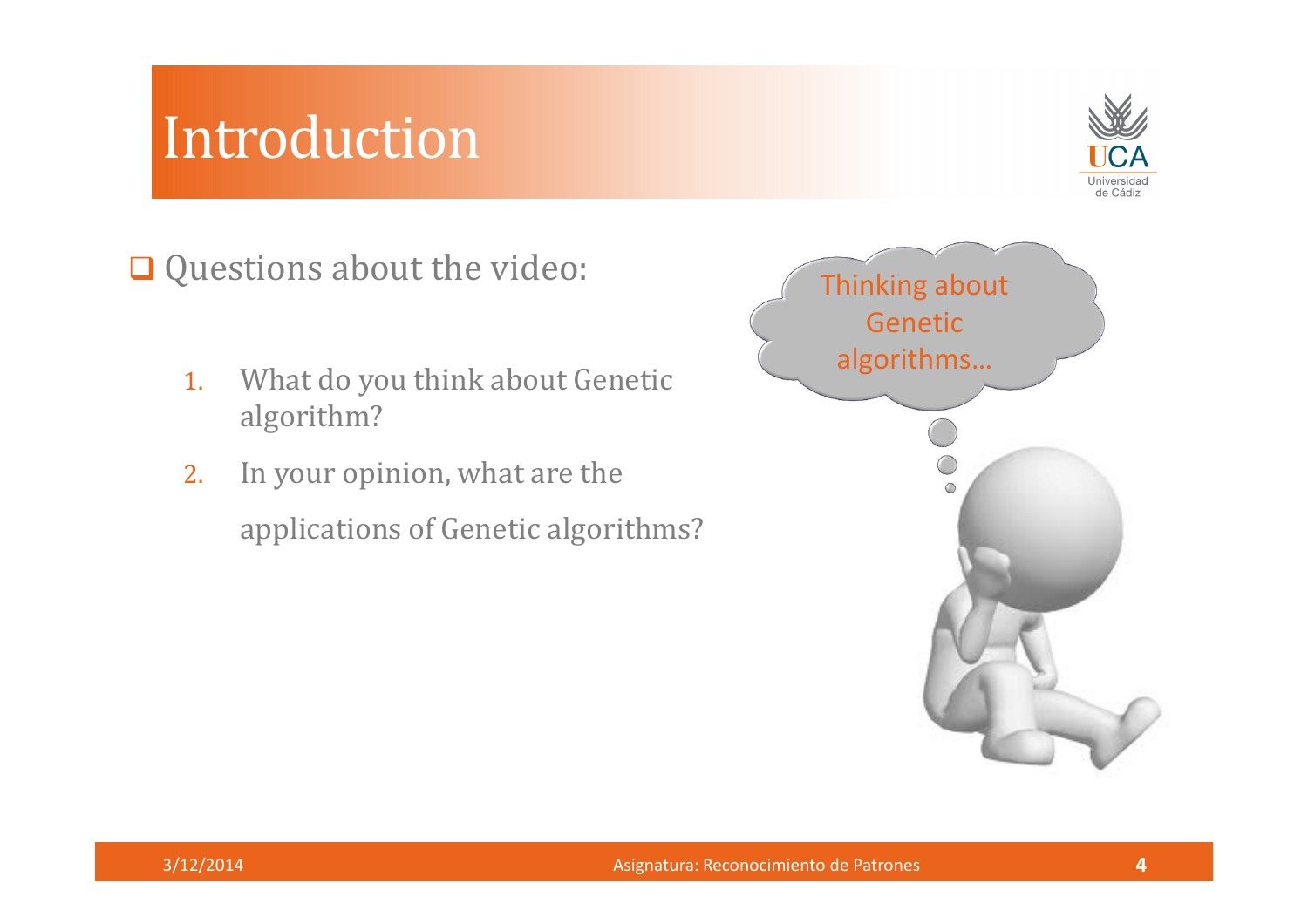#### Genetic Algorithm



- It was invented by John Holland (University of Michigan)
- $\Box$  It is a method of search and optimization solving problems
- $\Box$  It is a particular class of evolutionary algorithms
- It is based on biological evolution inspired techniques

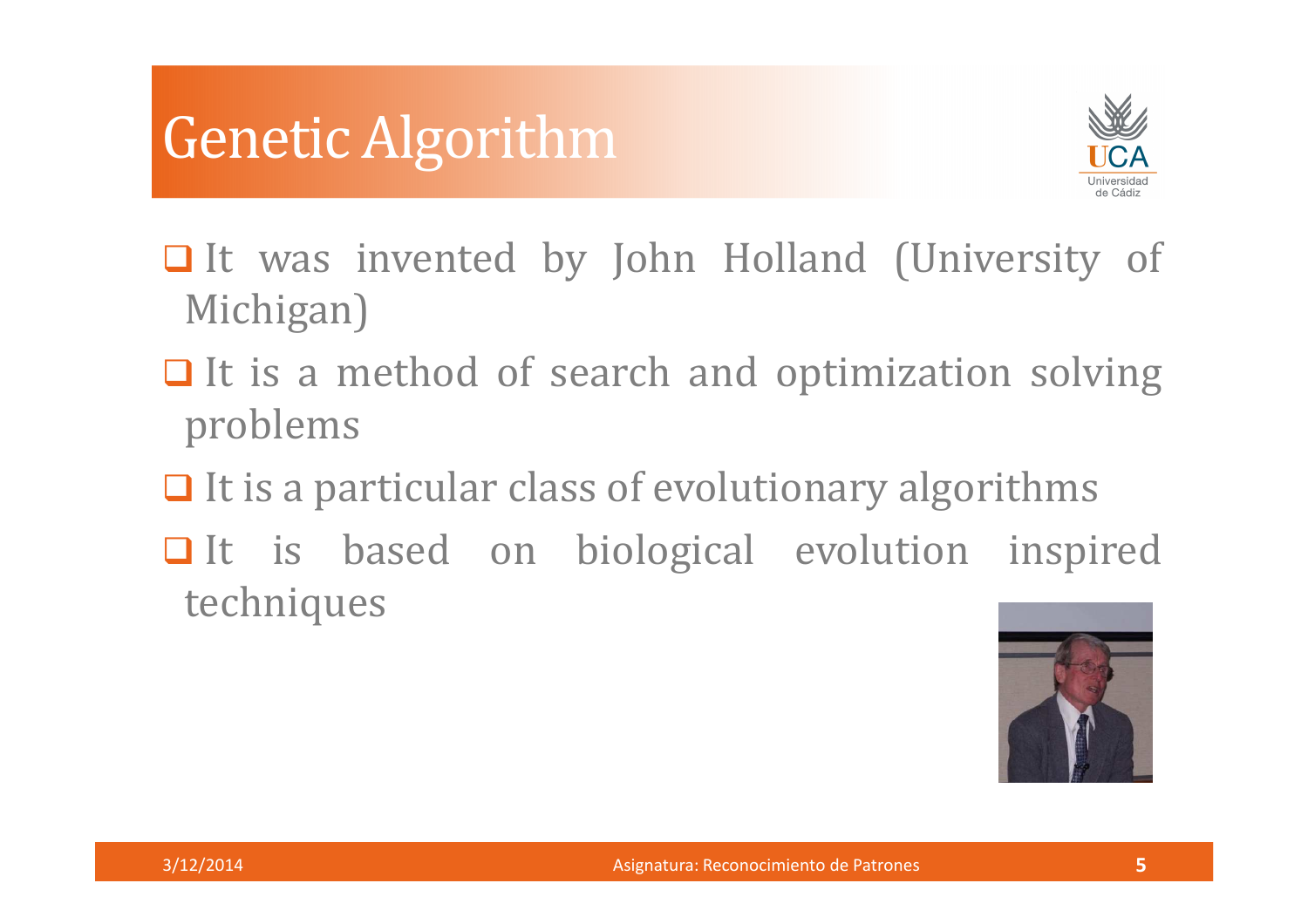### How do they work?



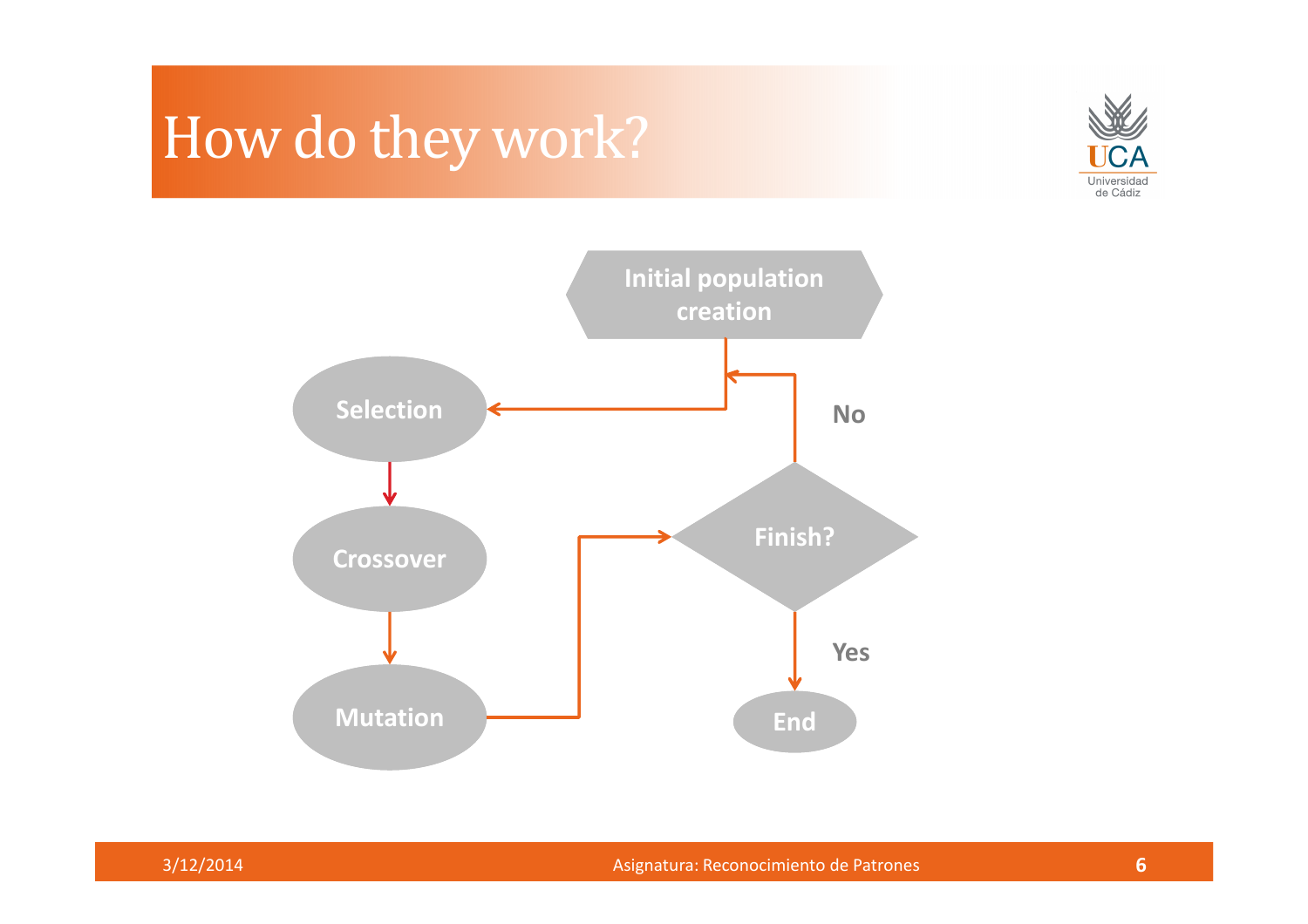# **Genetic Algoritm components**



- $\Box$  A genetic representation of the solutions of the problem
- $\Box$  One way to create an initial population of solutions
- An evaluation function can measure the goodness of any solution
- □ A set of genetic operators such as probabilistic transition rules to guide the search
- $\Box$  The value of some input parameters that the genetic algorithm used to guide its evolution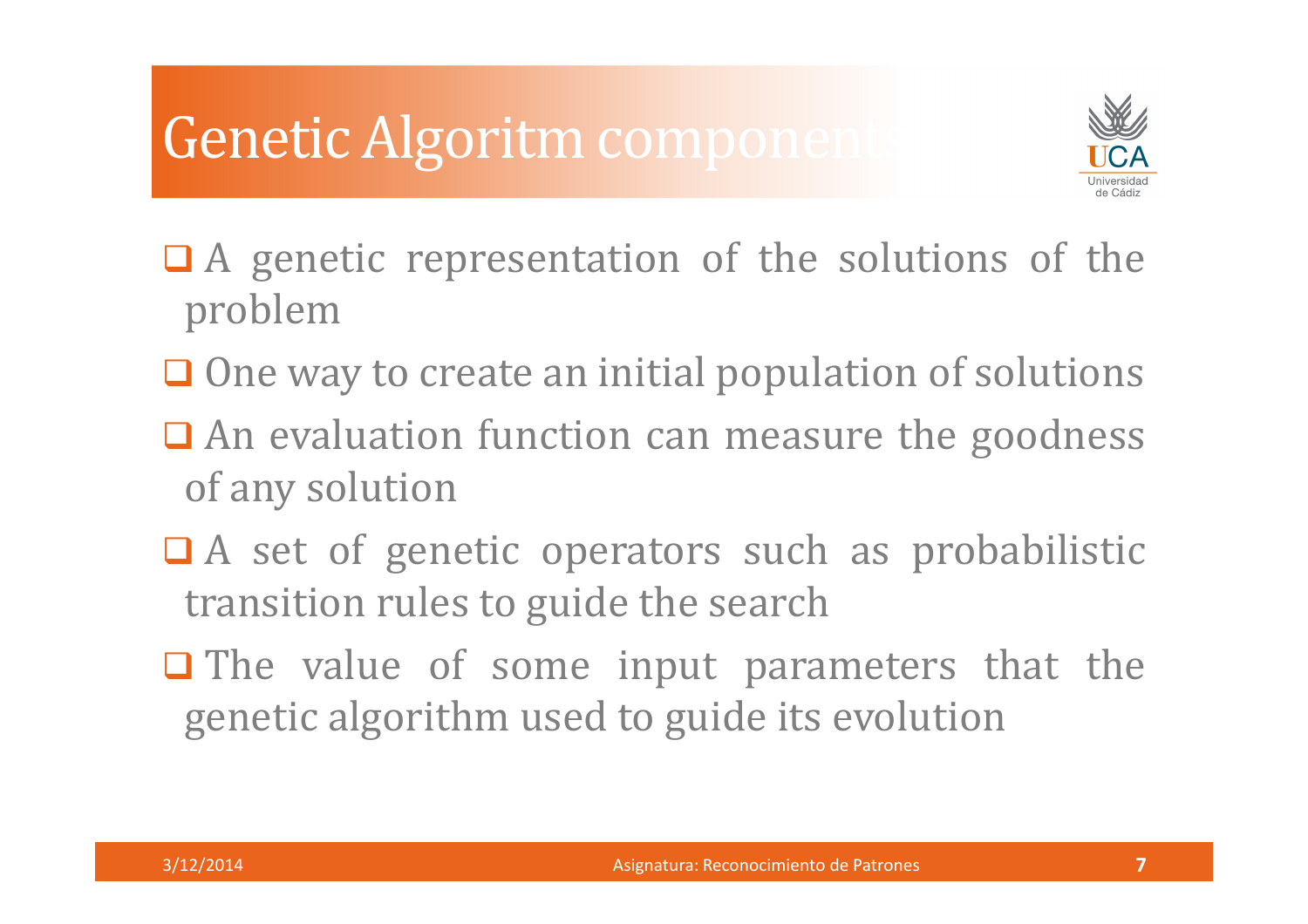

- Genetic algorithms are applied to a population represented abstractly as *chromosomes* (encoding candidate solutions to <sup>a</sup> problem)
- $\Box$  Types of representation (depending on the type of data that each gene is encoded):
	- **Binary: 1 1 0 0 1**
	- **□** Integer: 3 4 5 3 2
	- Float: 3.2 4.21 5.1 -3.2 2.4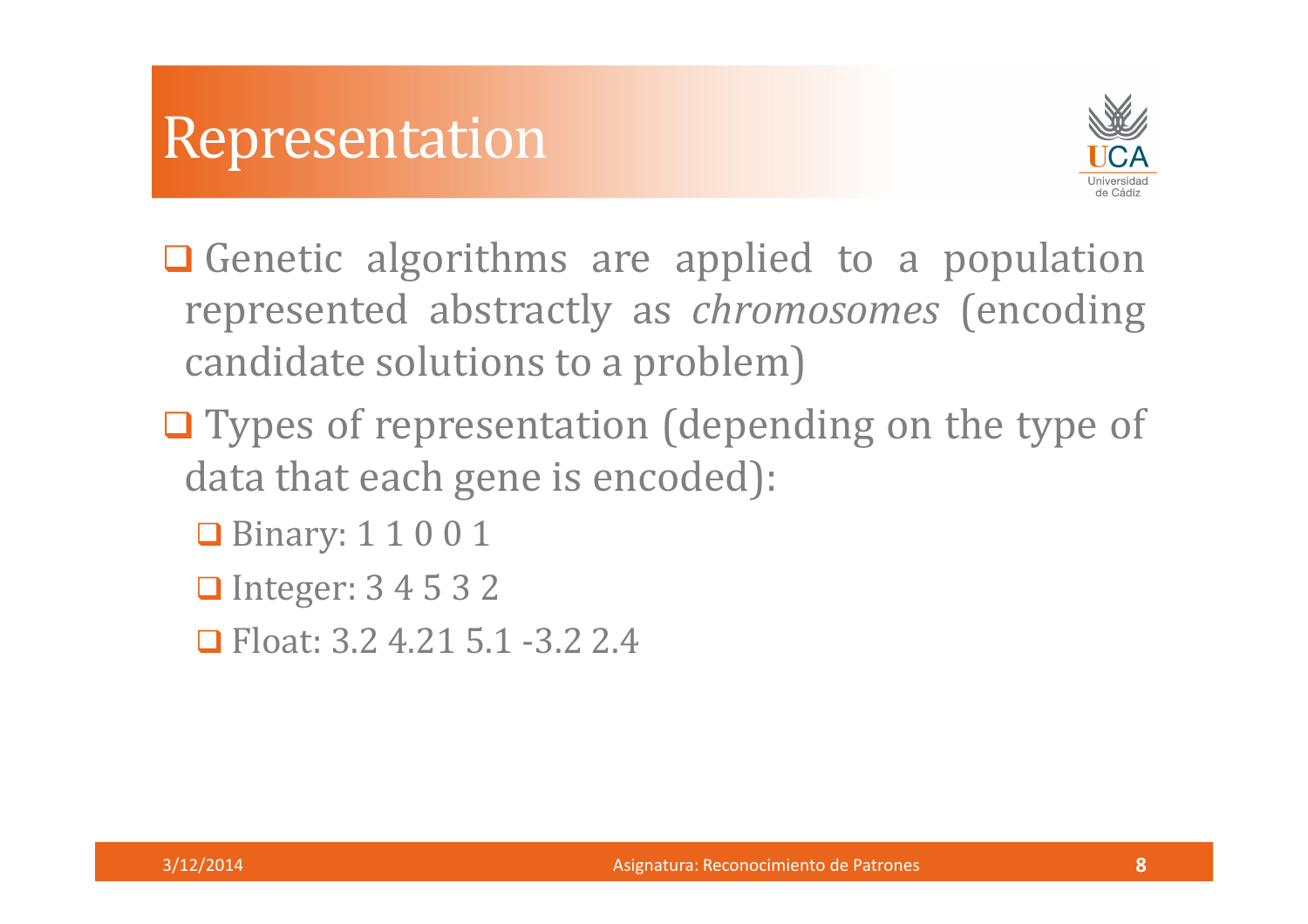



<sup>A</sup> random initial value is assigned of each gen

0 1 1 0 1 1 0 0 ……………………1 1 0 0 0 1 1 1 …………………… 0 1 0 0 0 0 1 0 ……………………1 0 0 1 1 1 1 0 ……………………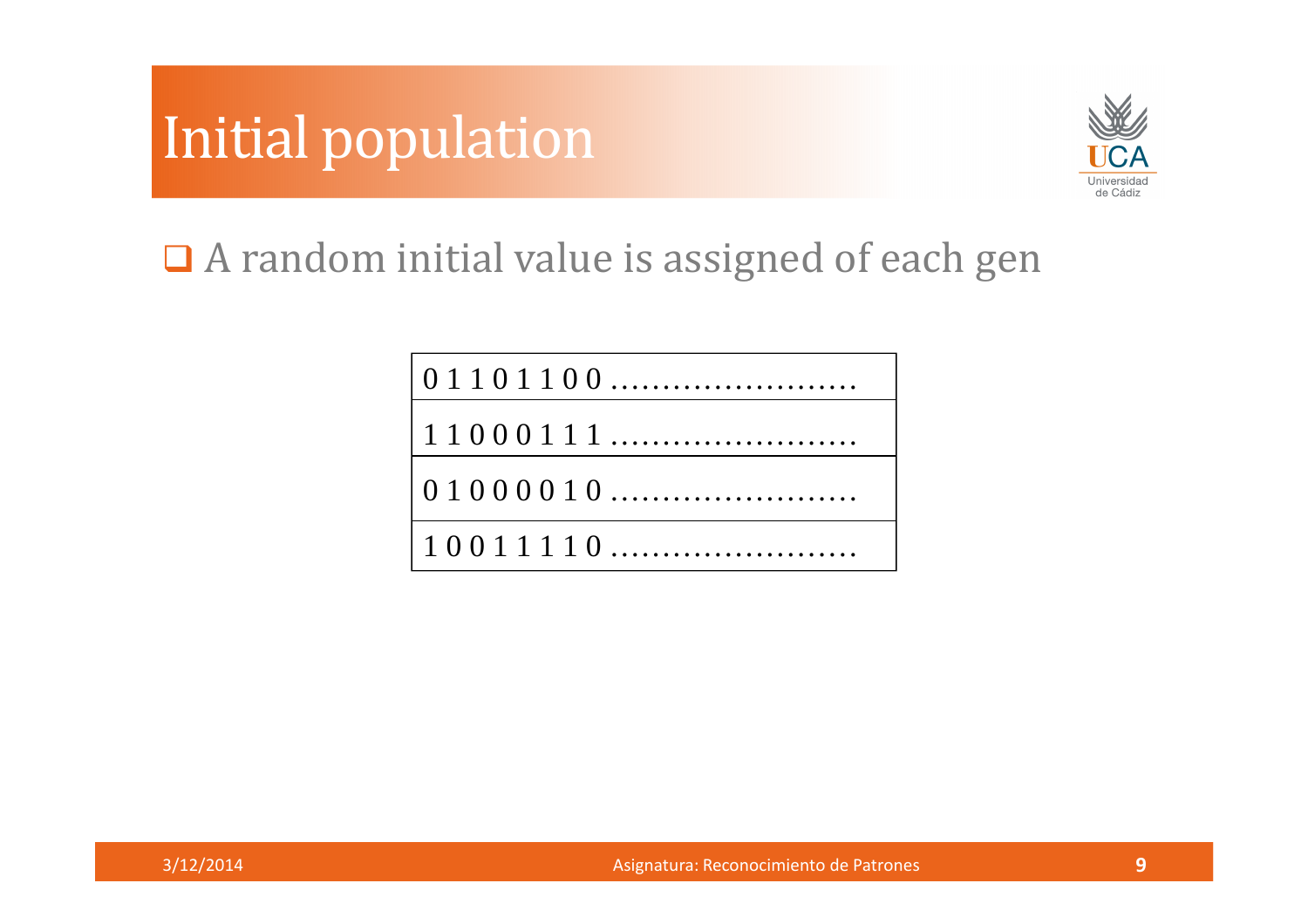



**Goal**: Measuring the quality of the solution with respect to the problem to solve

| <b>Solution</b>                                           | <b>Fitness</b> |
|-----------------------------------------------------------|----------------|
|                                                           | 169            |
|                                                           | 576            |
| <u> 1999 - Johann Barn, Amerikaansk politik (f. 1989)</u> |                |
|                                                           | 361            |
|                                                           |                |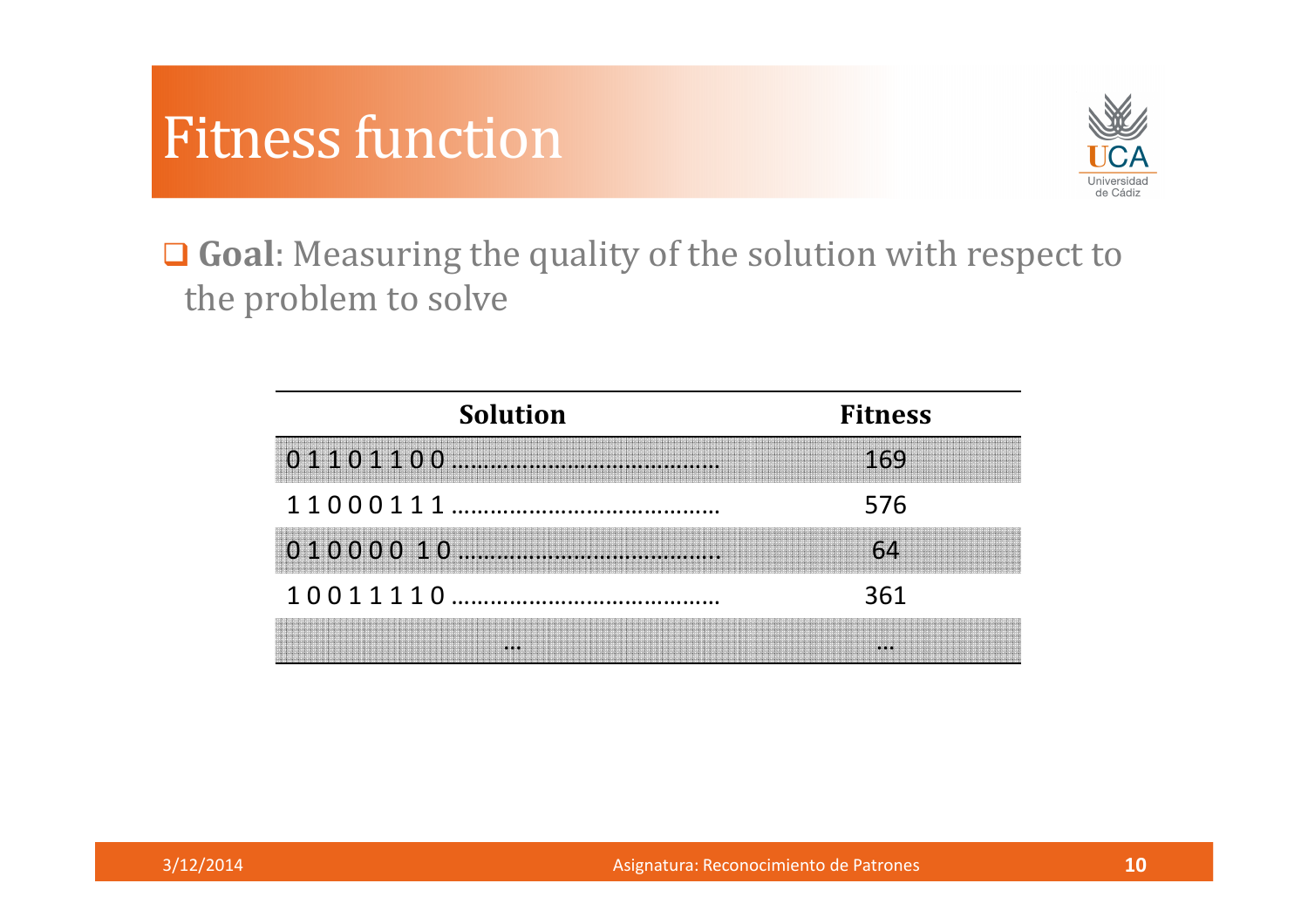#### Genetic operations: selection



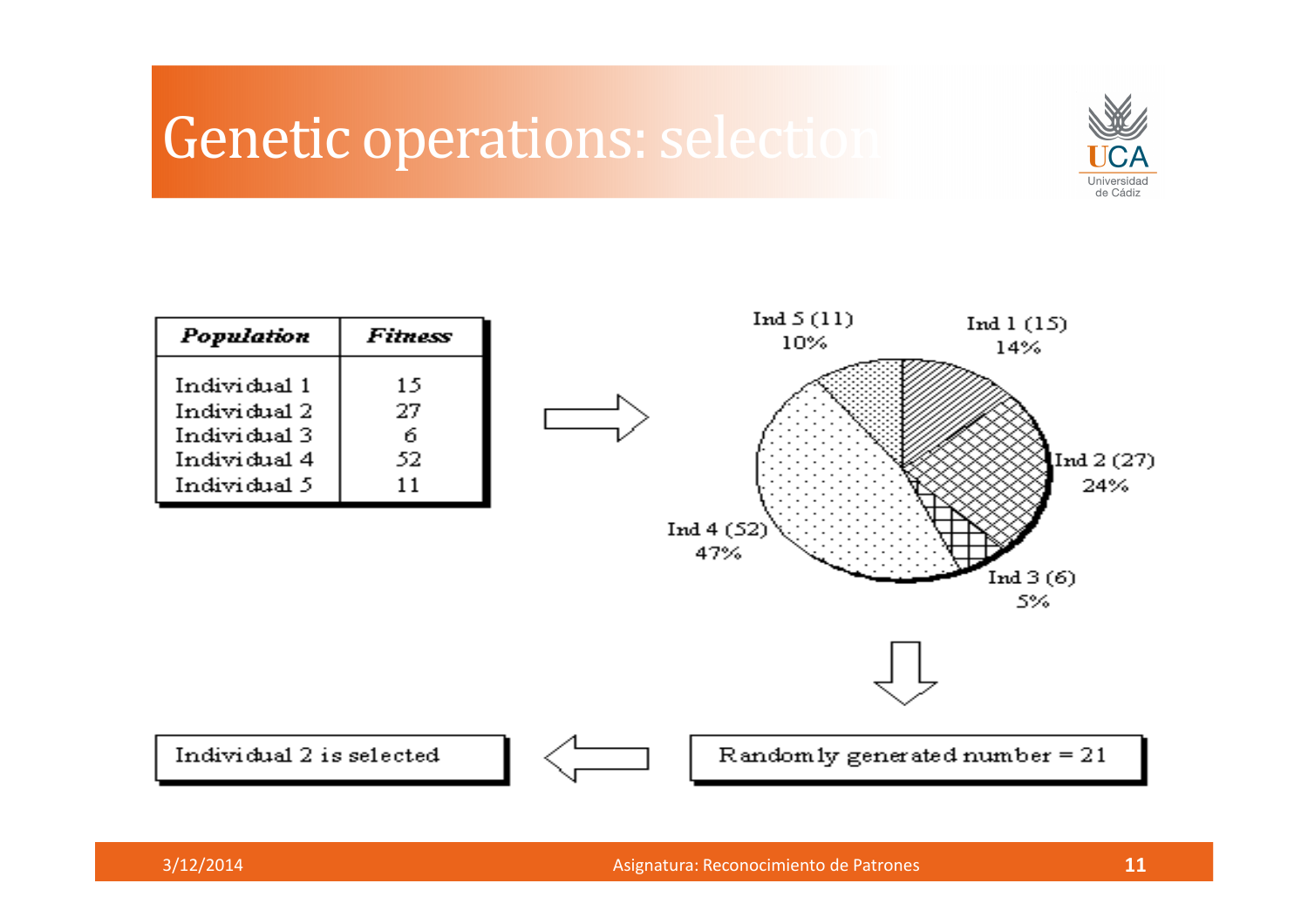#### Genetic operations: crossov



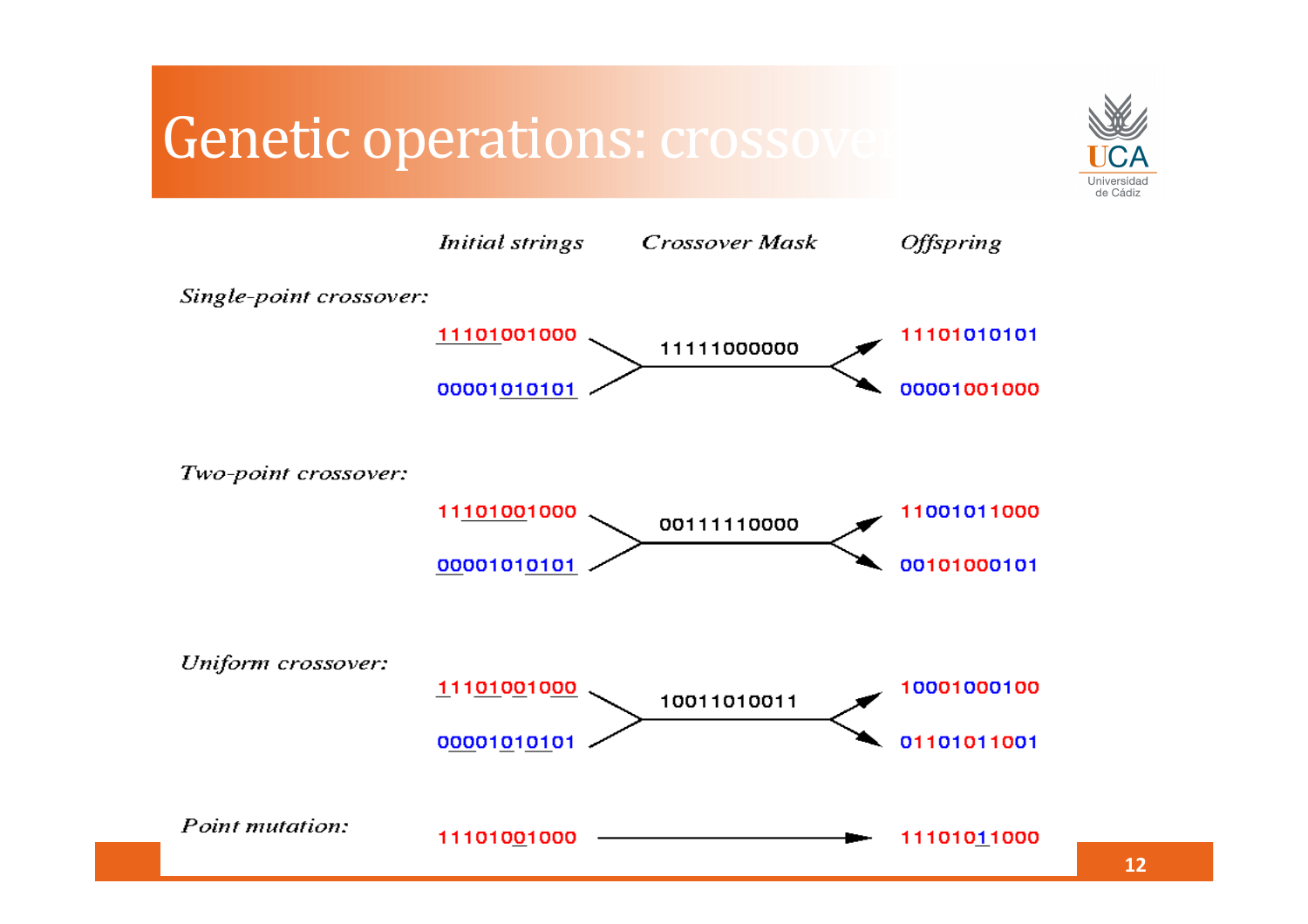#### Genetic operations: mutation



**□** Based upon the probability of mutation, a gene on chromosome is disrupted

**Goal**: To produce diverse population

**Before mutation:** 



Asignatura: Reconocimiento de Patrones **<sup>13</sup>**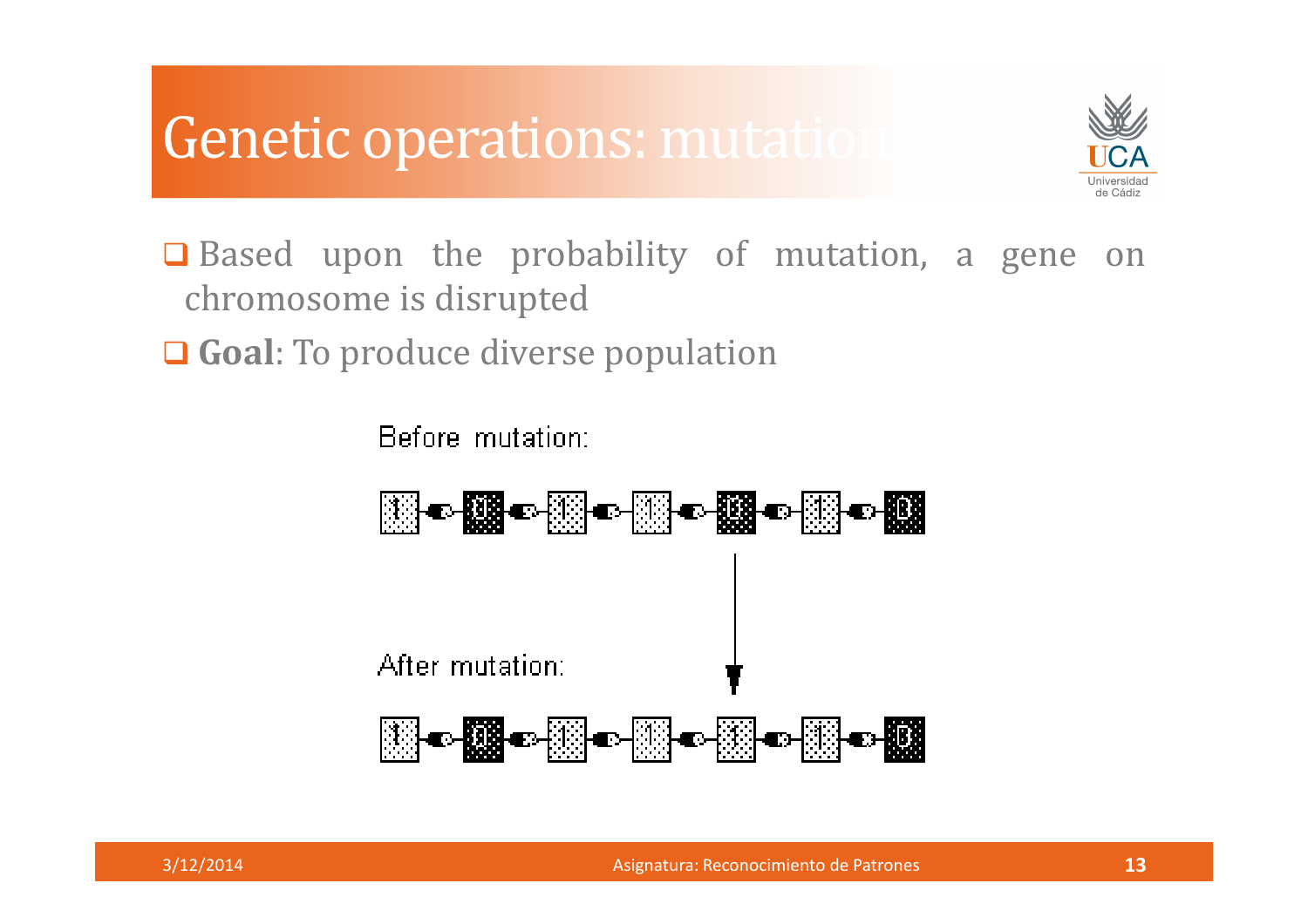#### Parameters



**□** Population size

Q Generarion number

Q Crossover probability

**□** Mutation probability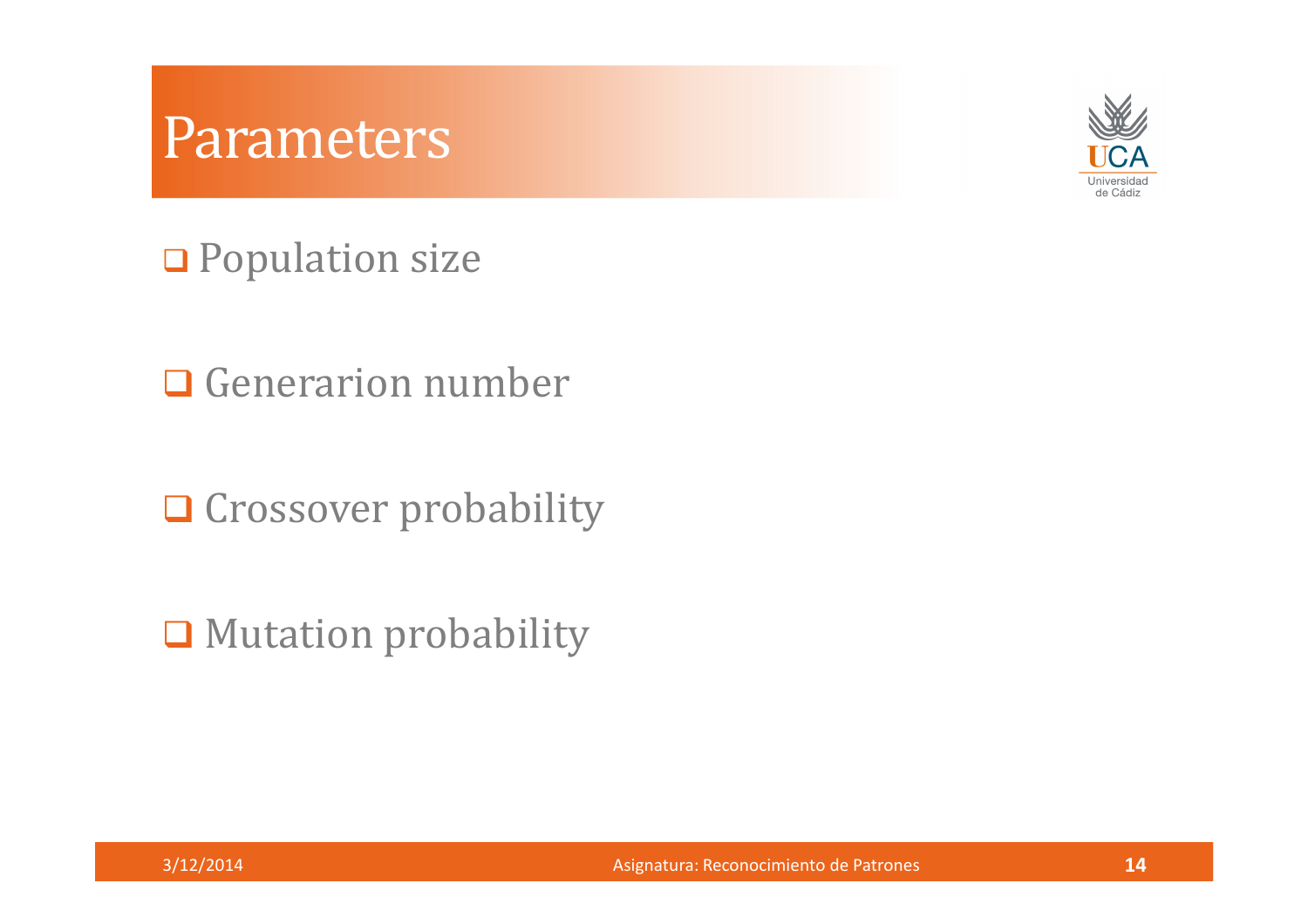## Example: Sudoku – Basic concepts



 $\Box$ 9x9 grid cells subdivided into boxes or regions (sectors 3x3) with numbers 1-9

Some cells have initials values

 $\Box$  The values can not be repeated in any row, column or box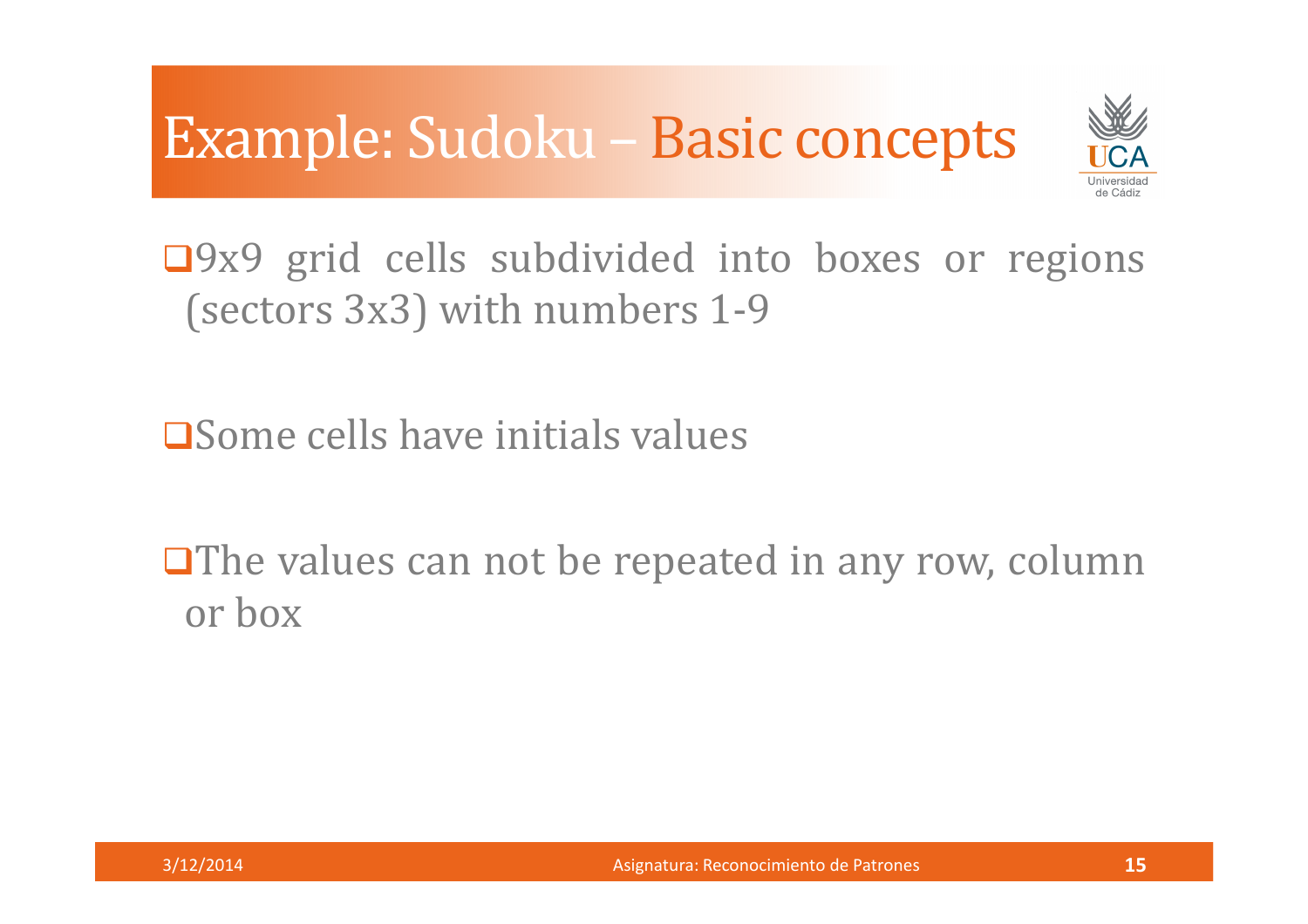### Example: Sudoku – Basic concepts



| <b>Possible combiations:</b>                                  |  |
|---------------------------------------------------------------|--|
| $\sim$ 21 $\sim$ $\sim$ $\sim$ $\sim$ $\sim$ $\sim$ $\sim$ 20 |  |

**9<sup>31</sup> = 3.8152 \* 10<sup>29</sup>**

| $\mathbf 1$ | 3 | 6 | 4 | 2 | 8 | 9                       | 5                       | 7 |
|-------------|---|---|---|---|---|-------------------------|-------------------------|---|
| 4           | 5 | 9 | 1 | 7 | 6 | 8                       | 3                       | 2 |
| 2           | 8 | 7 | 3 | 9 | 5 | 6                       | 4                       | 1 |
| 6           | 9 | 3 | 5 | 8 | 1 | 7                       | $\overline{\mathbf{c}}$ | 4 |
| 8           | 4 | 5 | 2 | 6 | 7 | 1                       | 9                       | 3 |
| 7           | 2 | 1 | 9 | 4 | 3 | 5                       | 6                       | 8 |
| 5           | 6 | 8 | 7 | 3 | 4 | $\overline{\mathbf{c}}$ | $\mathbf 1$             | 9 |
| 9           | 1 | 4 | 8 | 5 | 2 | 3                       | 7                       | 6 |
| 3           | 7 | 2 | 6 | 1 | 9 | 4                       | 8                       | 5 |

|   |             | 6 | 4            | $\mathbf 2$ | 8 |                |   |             |
|---|-------------|---|--------------|-------------|---|----------------|---|-------------|
| 4 | 5           |   | $\mathbf{1}$ | 7           | 6 |                | 3 | 2           |
|   | 8           | 7 | 3            | 9           | 5 |                | 4 | $\mathbf 1$ |
|   | 9           | 3 | 5            | 8           |   | $\overline{7}$ |   |             |
|   | 4           |   | 2            |             | 7 |                | 9 | 3           |
| 7 | 2           |   | 9            |             |   | 5              | 6 |             |
| 5 | 6           | 8 |              | 3           | 4 | $\mathbf 2$    |   | 9           |
|   | $\mathbf 1$ |   | 8            |             |   | 3              | 7 | 6           |
|   | 7           |   | 6            | 1           |   | 4              | 8 |             |

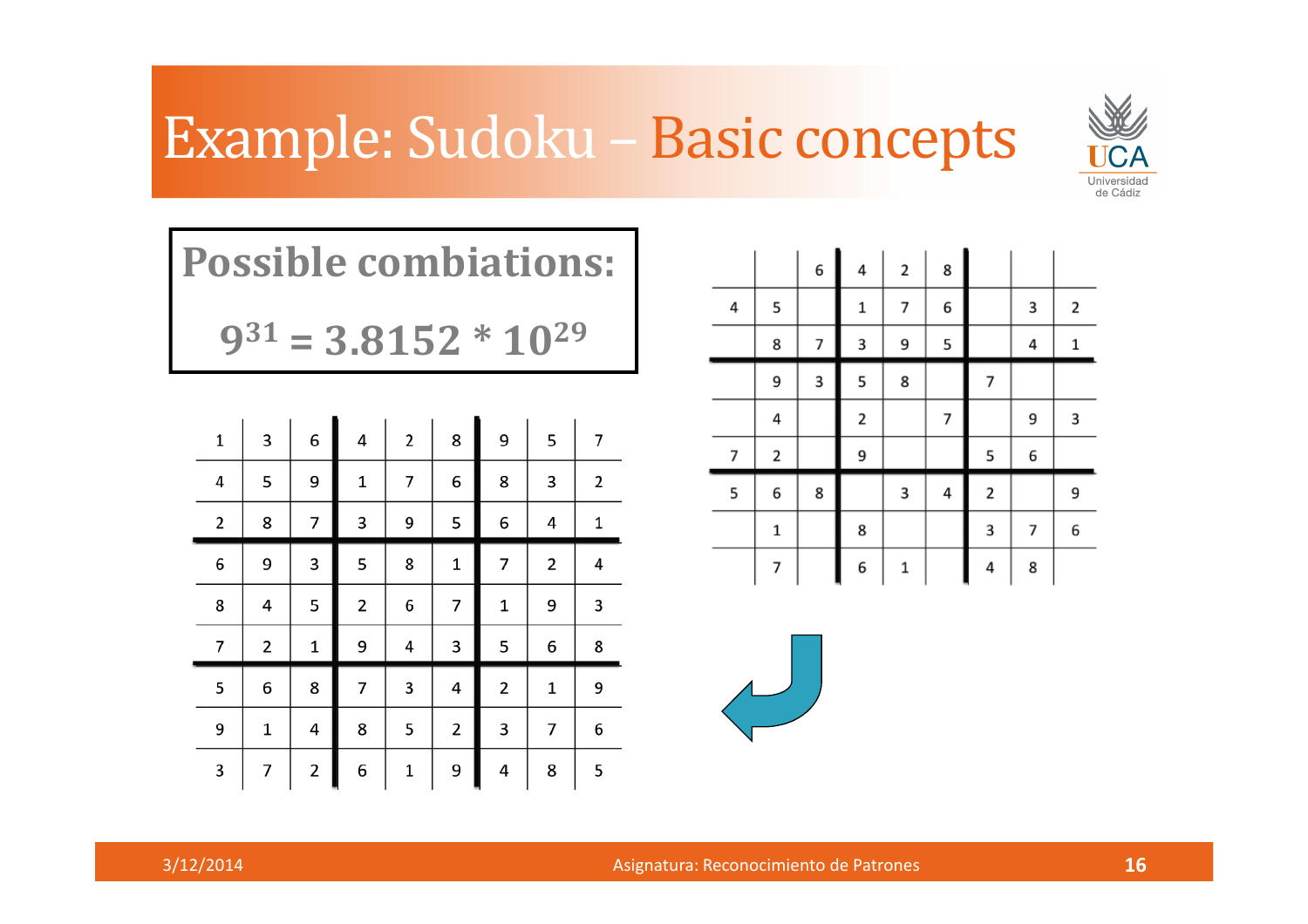## Example: Sudoku – Representation



| $\mathbf 1$ | 3 | 6                       | 4 | 2           | 8 | 9                       | 5                       | 7 |
|-------------|---|-------------------------|---|-------------|---|-------------------------|-------------------------|---|
| 4           | 5 | 9                       | 1 | 7           | 6 | 8                       | 3                       | 2 |
| 2           | 8 | 7                       | 3 | 9           | 5 | 6                       | 4                       | 1 |
| 6           | 9 | 3                       | 5 | 8           | 1 | 7                       | $\overline{\mathbf{c}}$ | 4 |
| 8           | 4 | 5                       | 2 | 6           | 7 | 1                       | 9                       | 3 |
| 7           | 2 | 1                       | 9 | 4           | 3 | 5                       | 6                       | 8 |
| 5           | 6 | 8                       | 7 | 3           | 4 | $\overline{\mathbf{c}}$ | $\mathbf 1$             | 9 |
| 9           | 1 | 4                       | 8 | 5           | 2 | 3                       | 7                       | 6 |
| 3           | 7 | $\overline{\mathbf{c}}$ | 6 | $\mathbf 1$ | 9 | 4                       | 8                       | 5 |

136428957 459176832 287395641 693581724 845267193 721943568 568734219 914852376 372619485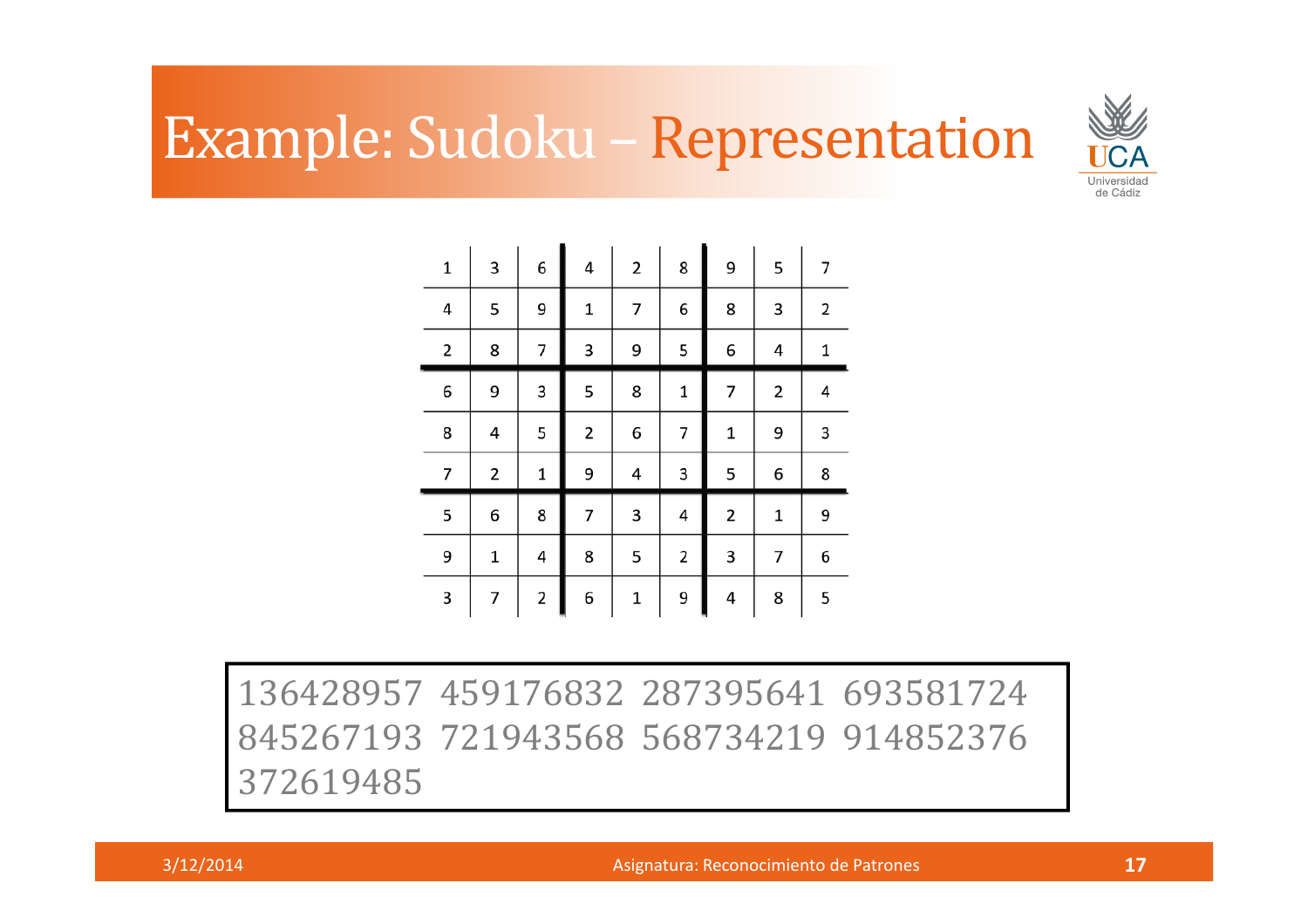### Example: Sudoku – Example



|  |  |  | 1 3 6 4 2 8 9 5 7 |   |
|--|--|--|-------------------|---|
|  |  |  | 4 5 9 1 7 6 8 3 2 |   |
|  |  |  | 287395641         |   |
|  |  |  | 693000 724        |   |
|  |  |  | 8450000193        |   |
|  |  |  | 7 2 1 0 0 0 5 6 8 |   |
|  |  |  | 568734219         |   |
|  |  |  | 9 1 4 8 5 2 3 7 6 |   |
|  |  |  | 3 7 2 6 1 9 4 8   | 5 |

Gen. Fit. Rep. 1 82 83 83 713 84 615 88 250 90 0